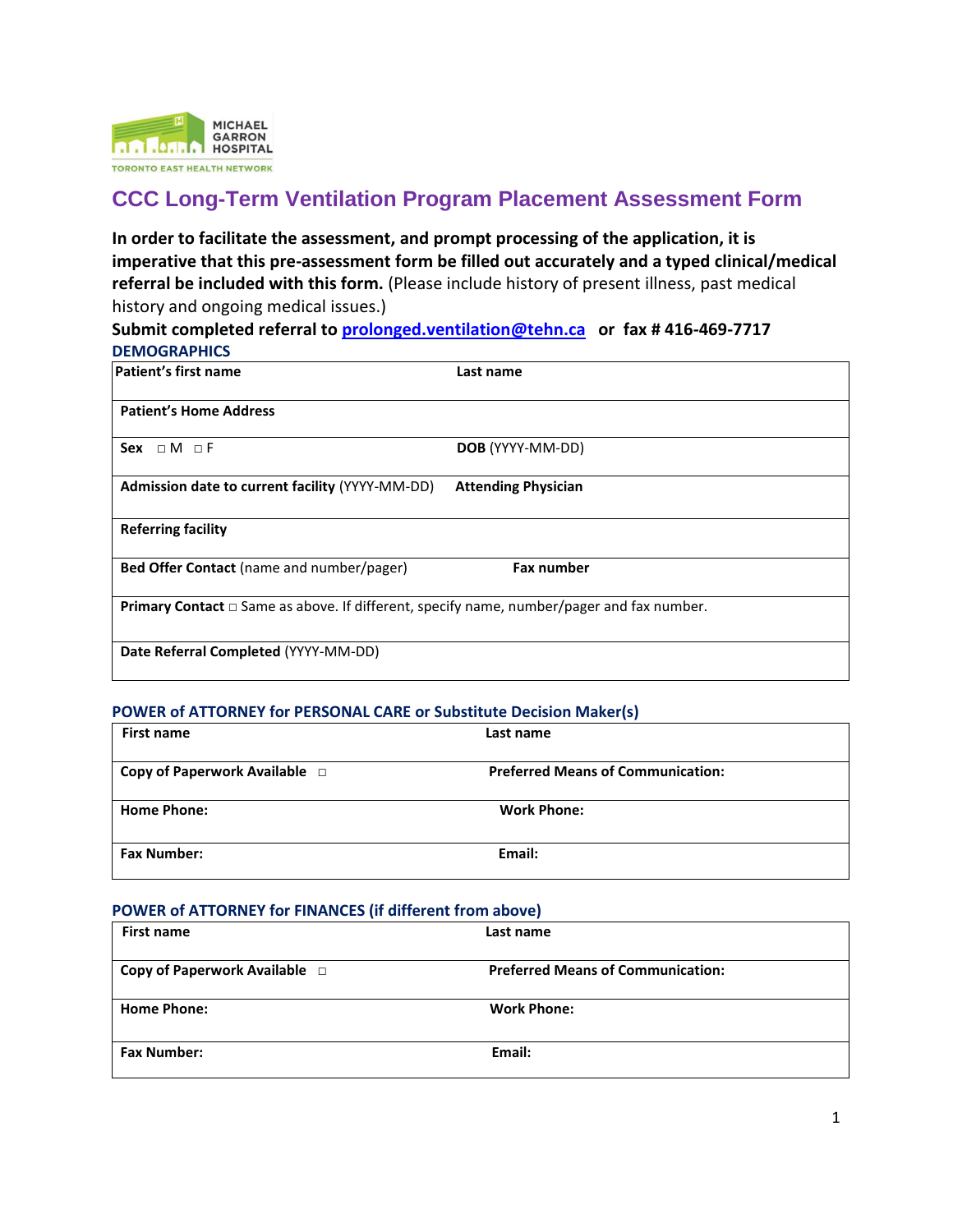#### **RESUSCITATION CARE DIRECTIVES**

### **Past Medical History:**

| <b>Prognosis of Patient:</b>                           |                   |                                             |                                    |                                    |
|--------------------------------------------------------|-------------------|---------------------------------------------|------------------------------------|------------------------------------|
|                                                        |                   |                                             |                                    |                                    |
| Prognosis discussed with: Patient $\Box$ yes $\Box$ no |                   |                                             | With SDM /POA $\Box$ yes $\Box$ no |                                    |
|                                                        |                   |                                             |                                    |                                    |
| <b>Code Status:</b>                                    |                   | Discussed with Patient $\Box$ yes $\Box$ no |                                    | With SDM /POA $\Box$ yes $\Box$ no |
|                                                        |                   |                                             |                                    |                                    |
| Philosophy of Care: $\Box$ Curative                    |                   | Discussed with Patient $\Box$ yes $\Box$ no |                                    | With SDM /POA $\Box$ yes $\Box$ no |
|                                                        | $\Box$ Palliative |                                             |                                    |                                    |
| Comments:                                              |                   |                                             |                                    |                                    |
|                                                        |                   |                                             |                                    |                                    |
|                                                        |                   |                                             |                                    |                                    |
|                                                        |                   |                                             |                                    |                                    |

**Goals of Care – Short term**

**Goals of Care – Long term**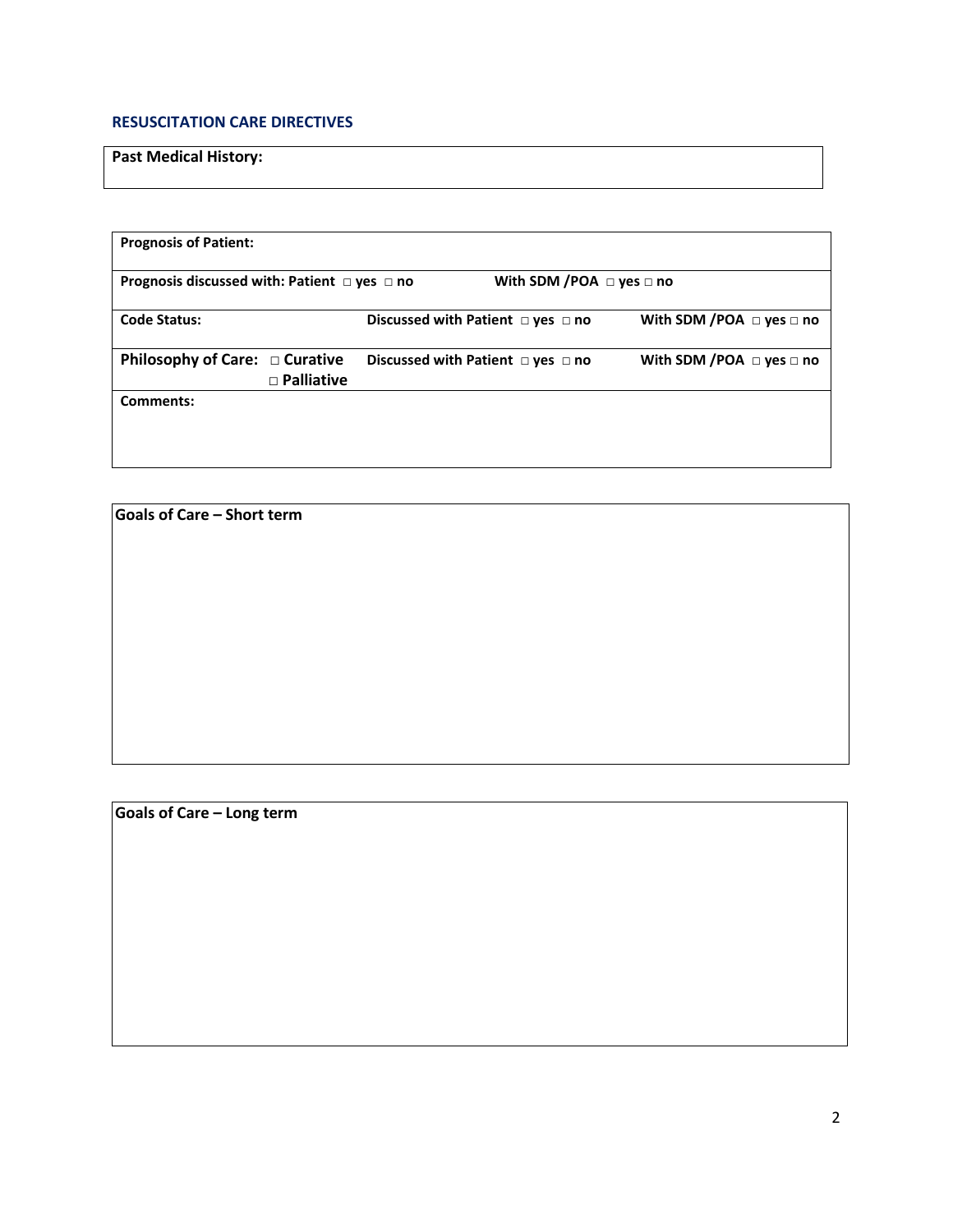| <b>Past Surgical History:</b> |  |  |
|-------------------------------|--|--|
|                               |  |  |
|                               |  |  |
|                               |  |  |
| <b>Psychiatric History:</b>   |  |  |
|                               |  |  |
|                               |  |  |
|                               |  |  |
|                               |  |  |

# **PAST MEDICAL HISTORY**

## INTERDISCIPLINARY ASSESSMENTS

**Medication List-please attach to referral**

**Allergy / Adverse Drug Reactions**

#### **Vaccination List**

 Date of last Influenza Vaccination: Date of last Pneumovax Vaccination: Date of last Tetanus Vaccination: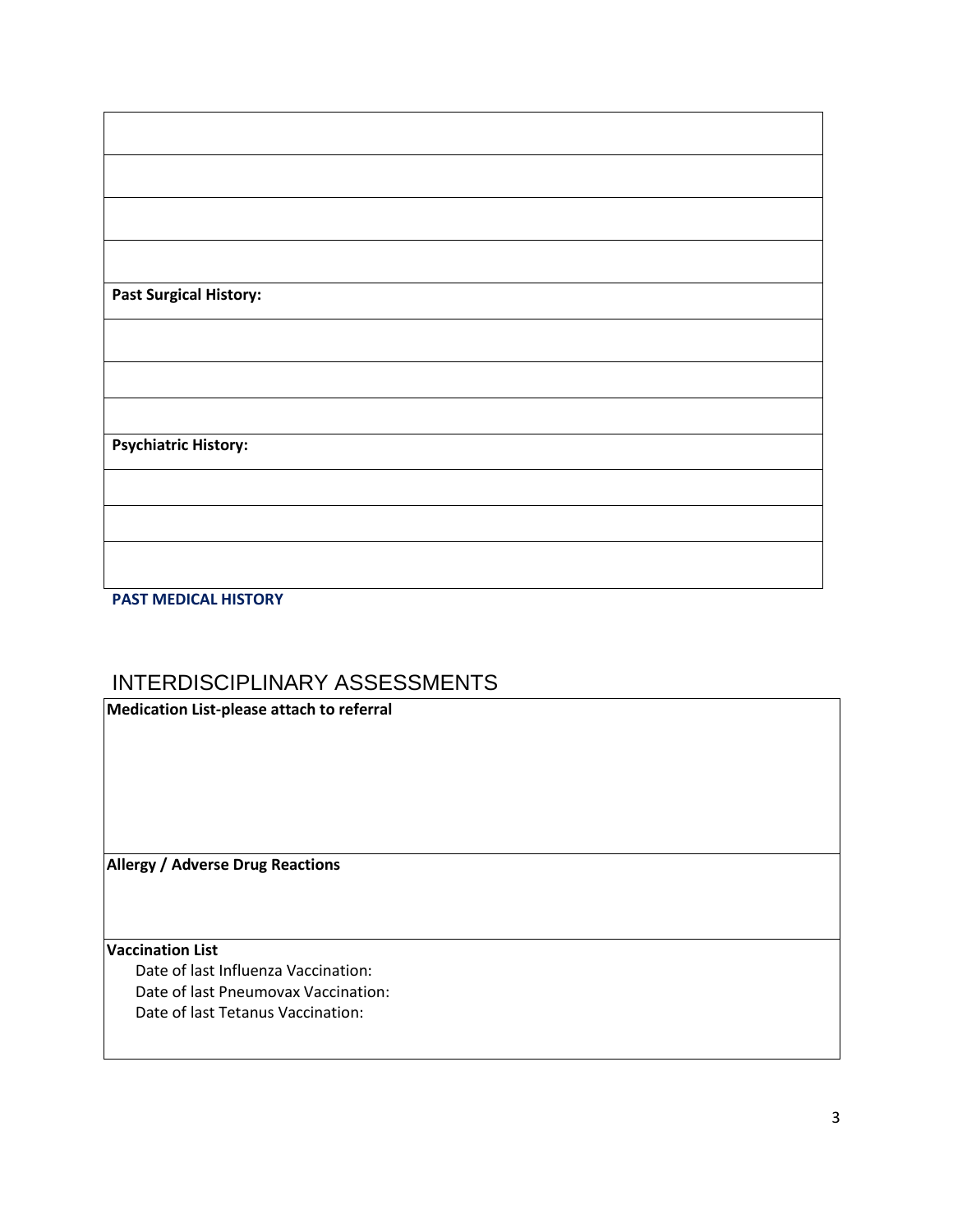## **Social Work**

#### **SOCIAL SITUATION:**

Please outline the patient's present family situation (i.e. marital status, siblings, offspring).

| <b>COGNITIVE/EMOTIONAL:</b>                         |                            |                                                                                                                                                                                              |
|-----------------------------------------------------|----------------------------|----------------------------------------------------------------------------------------------------------------------------------------------------------------------------------------------|
| Is the patient alert: Yes $\Box$ No $\Box$          |                            | Oriented to:<br>Time $\Box$ Person $\Box$ Place $\Box$                                                                                                                                       |
| Memory                                              | <b>Intact</b><br>Ш         | <b>Impaired</b>                                                                                                                                                                              |
| Judgement                                           | П                          | П                                                                                                                                                                                            |
| Insight                                             | $\Box$                     | П                                                                                                                                                                                            |
|                                                     |                            | Does the patient possess the capacity to make healthcare decisions?<br>Most of the time $\square$ Occasionally $\square$ Sometimes $\square$<br>Not at all $\square$                         |
|                                                     |                            | Has patient taken an active role in his/her care (actively participates and/or provides direction)?<br>Most of the time $\square$ Occasionally $\square$<br>Sometimes D<br>Not at all $\Box$ |
|                                                     | Most of the time $\square$ | Does the patient consent to care routines/treatment plans?<br>Occasionally $\square$<br>Sometimes $\Box$<br>Not at all $\Box$                                                                |
| Does the patient experience symptoms of anxiety?    |                            | Most of the time $\square$ Occasionally $\square$<br>Sometimes D<br>Not at all $\Box$                                                                                                        |
| Does the patient experience symptoms of depression? |                            | Most of the time $\square$ Occasionally $\square$<br>Sometimes □<br>Not at all $\Box$                                                                                                        |
|                                                     |                            | Identify patient status prior to chronic ventilation (e.g. hobbies & interests, activities, personality, etc.)                                                                               |

| BEHAVIOUR: (If a Behaviour Plan is in place, please ATTACH).                  |                                                                                            |  |  |
|-------------------------------------------------------------------------------|--------------------------------------------------------------------------------------------|--|--|
| Is the patient anxious?                                                       | Most of the time $\Box$ occasionally $\Box$ sometimes $\Box$ not at all $\Box$             |  |  |
| Is the patient cooperative?                                                   | Most of the time $\square$ occasionally $\square$ sometimes $\square$ not at all $\square$ |  |  |
| Does the patient actively participate and/or provide direction in their care? | Most of the time $\square$ occasionally $\square$ sometimes $\square$ not at all $\square$ |  |  |
| Use of restraints:                                                            | No <sub>1</sub><br>Yes⊟                                                                    |  |  |

\_\_\_\_\_\_\_\_\_\_\_\_\_\_\_\_\_\_\_\_\_\_\_\_\_\_\_\_\_\_\_\_\_\_\_\_\_\_\_\_\_\_\_\_\_\_\_\_\_\_\_\_\_\_\_\_\_\_\_\_\_\_\_\_\_\_\_\_\_\_\_\_

#### **FINANCIAL RESOURCES/COMMUNITY SUPPORTS:**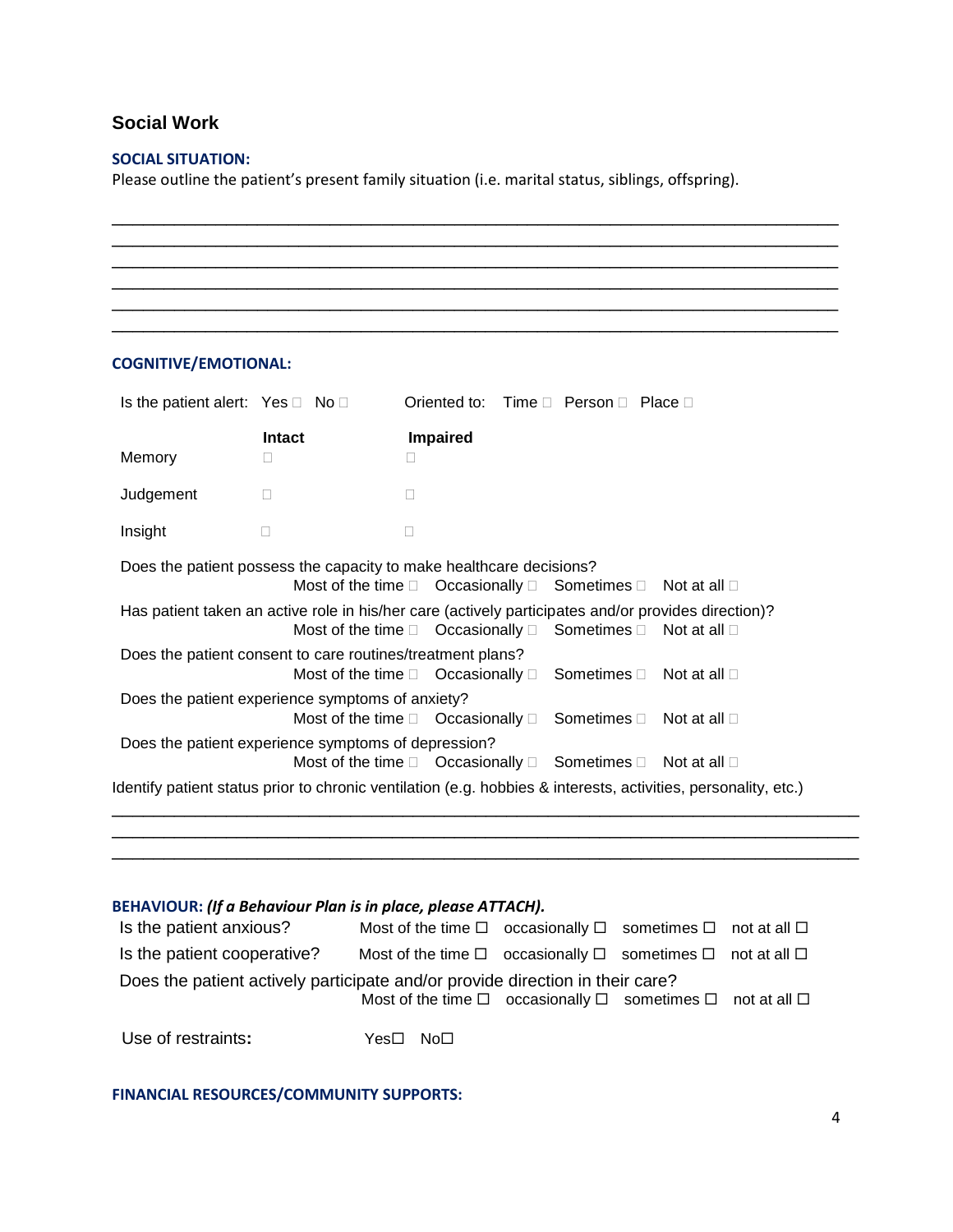#### **FAMILY SUPPORTS:**

Has patient or family had any particular difficulty adjusting to patient's condition? Yes  $\Box$  No  $\Box$ If yes, please describe:

\_\_\_\_\_\_\_\_\_\_\_\_\_\_\_\_\_\_\_\_\_\_\_\_\_\_\_\_\_\_\_\_\_\_\_\_\_\_\_\_\_\_\_\_\_\_\_\_\_\_\_\_\_\_\_\_\_\_\_\_\_\_\_\_\_\_\_\_\_\_\_\_ \_\_\_\_\_\_\_\_\_\_\_\_\_\_\_\_\_\_\_\_\_\_\_\_\_\_\_\_\_\_\_\_\_\_\_\_\_\_\_\_\_\_\_\_\_\_\_\_\_\_\_\_\_\_\_\_\_\_\_\_\_\_\_\_\_\_\_\_\_\_\_\_ \_\_\_\_\_\_\_\_\_\_\_\_\_\_\_\_\_\_\_\_\_\_\_\_\_\_\_\_\_\_\_\_\_\_\_\_\_\_\_\_\_\_\_\_\_\_\_\_\_\_\_\_\_\_\_\_\_\_\_\_\_\_\_\_\_\_\_\_\_\_\_\_ \_\_\_\_\_\_\_\_\_\_\_\_\_\_\_\_\_\_\_\_\_\_\_\_\_\_\_\_\_\_\_\_\_\_\_\_\_\_\_\_\_\_\_\_\_\_\_\_\_\_\_\_\_\_\_\_\_\_\_\_\_\_\_\_\_\_\_\_\_\_\_\_

\_\_\_\_\_\_\_\_\_\_\_\_\_\_\_\_\_\_\_\_\_\_\_\_\_\_\_\_\_\_\_\_\_\_\_\_\_\_\_\_\_\_\_\_\_\_\_\_\_\_\_\_\_\_\_\_\_\_\_\_\_\_\_\_\_\_\_\_\_\_\_\_

\_\_\_\_\_\_\_\_\_\_\_\_\_\_\_\_\_\_\_\_\_\_\_\_\_\_\_\_\_\_\_\_\_\_\_\_\_\_\_\_\_\_\_\_\_\_\_\_\_\_\_\_\_\_\_\_\_\_\_\_\_\_\_\_\_\_\_\_\_\_\_\_ \_\_\_\_\_\_\_\_\_\_\_\_\_\_\_\_\_\_\_\_\_\_\_\_\_\_\_\_\_\_\_\_\_\_\_\_\_\_\_\_\_\_\_\_\_\_\_\_\_\_\_\_\_\_\_\_\_\_\_\_\_\_\_\_\_\_\_\_\_\_\_\_ \_\_\_\_\_\_\_\_\_\_\_\_\_\_\_\_\_\_\_\_\_\_\_\_\_\_\_\_\_\_\_\_\_\_\_\_\_\_\_\_\_\_\_\_\_\_\_\_\_\_\_\_\_\_\_\_\_\_\_\_\_\_\_\_\_\_\_\_\_\_\_\_

Does the family understand the care needs of the patient? Yes  $\Box$  No  $\Box$ 

Indicate involvement of family and friends since patient became ventilated (ie. Visiting, outside activities, assistance in care routines where permitted.

Please list any financial resources available, including the sources & contact information as appropriate (e.g. pensions, private disability insurance, health and/or disability benefits – CCP, ODSP)

Please list any additional resources available (e.g. CCAC, Community Agencies / Societies, Charities, Churches & Community Groups or Associations)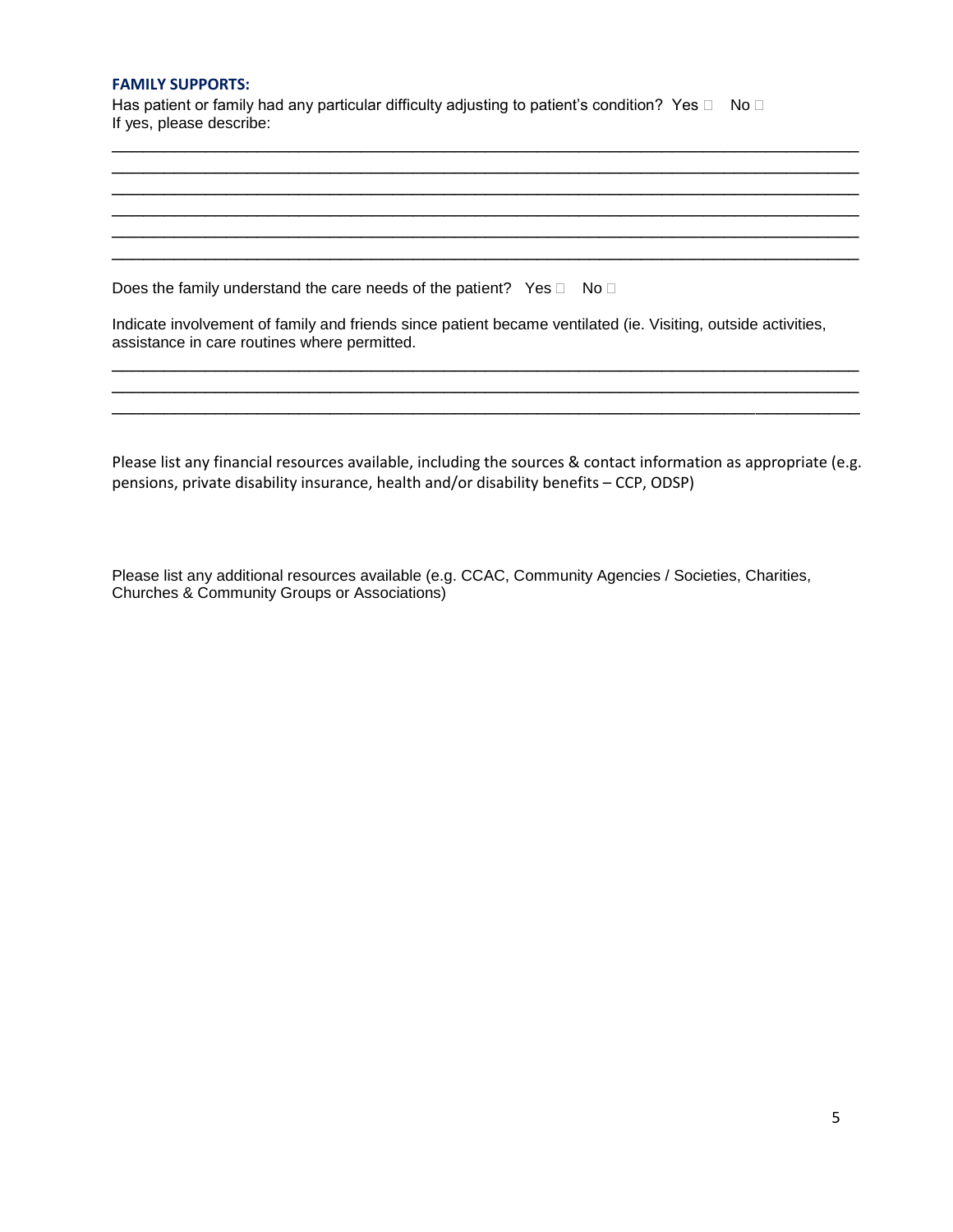### **Speech Language Pathologist**

#### **COMMUNICATION:** *(Please attach a SLP Assessment if completed)*

Is patient able to communicate with care team? Yes  $\Box$  No  $\Box$ 

Does the patient? Speak  $\Box$  Mouth words  $\Box$ 

Does the patient use augmentative communication devices  $\square$  - Please describe:

\_\_\_\_\_\_\_\_\_\_\_\_\_\_\_\_\_\_\_\_\_\_\_\_\_\_\_\_\_\_\_\_\_\_\_\_\_\_\_\_\_\_\_\_\_\_\_\_\_\_\_\_\_\_\_\_\_\_\_\_\_\_\_\_\_\_\_\_\_\_\_ \_\_\_\_\_\_\_\_\_\_\_\_\_\_\_\_\_\_\_\_\_\_\_\_\_\_\_\_\_\_\_\_\_\_\_\_\_\_\_\_\_\_\_\_\_\_\_\_\_\_\_\_\_\_\_\_\_\_\_\_\_\_\_\_\_\_\_\_\_\_\_ \_\_\_\_\_\_\_\_\_\_\_\_\_\_\_\_\_\_\_\_\_\_\_\_\_\_\_\_\_\_\_\_\_\_\_\_\_\_\_\_\_\_\_\_\_\_\_\_\_\_\_\_\_\_\_\_\_\_\_\_\_\_\_\_\_\_\_\_\_\_\_

\_\_\_\_\_\_\_\_\_\_\_\_\_\_\_\_\_\_\_\_\_\_\_\_\_\_\_\_\_\_\_\_\_\_\_\_\_\_\_\_\_\_\_\_\_\_\_\_\_\_\_\_\_\_\_\_\_\_\_\_\_\_\_\_\_\_\_\_\_\_\_ \_\_\_\_\_\_\_\_\_\_\_\_\_\_\_\_\_\_\_\_\_\_\_\_\_\_\_\_\_\_\_\_\_\_\_\_\_\_\_\_\_\_\_\_\_\_\_\_\_\_\_\_\_\_\_\_\_\_\_\_\_\_\_\_\_\_\_\_\_\_\_ \_\_\_\_\_\_\_\_\_\_\_\_\_\_\_\_\_\_\_\_\_\_\_\_\_\_\_\_\_\_\_\_\_\_\_\_\_\_\_\_\_\_\_\_\_\_\_\_\_\_\_\_\_\_\_\_\_\_\_\_\_\_\_\_\_\_\_\_\_\_\_

\_\_\_\_\_\_\_\_\_\_\_\_\_\_\_\_\_\_\_\_\_\_\_\_\_\_\_\_\_\_\_\_\_\_\_\_\_\_\_\_\_\_\_\_\_\_\_\_\_\_\_\_\_\_\_\_\_\_\_\_\_\_\_\_\_\_\_\_\_\_\_ \_\_\_\_\_\_\_\_\_\_\_\_\_\_\_\_\_\_\_\_\_\_\_\_\_\_\_\_\_\_\_\_\_\_\_\_\_\_\_\_\_\_\_\_\_\_\_\_\_\_\_\_\_\_\_\_\_\_\_\_\_\_\_\_\_\_\_\_\_\_\_ \_\_\_\_\_\_\_\_\_\_\_\_\_\_\_\_\_\_\_\_\_\_\_\_\_\_\_\_\_\_\_\_\_\_\_\_\_\_\_\_\_\_\_\_\_\_\_\_\_\_\_\_\_\_\_\_\_\_\_\_\_\_\_\_\_\_\_\_\_\_\_ \_\_\_\_\_\_\_\_\_\_\_\_\_\_\_\_\_\_\_\_\_\_\_\_\_\_\_\_\_\_\_\_\_\_\_\_\_\_\_\_\_\_\_\_\_\_\_\_\_\_\_\_\_\_\_\_\_\_\_\_\_\_\_\_\_\_\_\_\_\_\_ \_\_\_\_\_\_\_\_\_\_\_\_\_\_\_\_\_\_\_\_\_\_\_\_\_\_\_\_\_\_\_\_\_\_\_\_\_\_\_\_\_\_\_\_\_\_\_\_\_\_\_\_\_\_\_\_\_\_\_\_\_\_\_\_\_\_\_\_\_\_\_ \_\_\_\_\_\_\_\_\_\_\_\_\_\_\_\_\_\_\_\_\_\_\_\_\_\_\_\_\_\_\_\_\_\_\_\_\_\_\_\_\_\_\_\_\_\_\_\_\_\_\_\_\_\_\_\_\_\_\_\_\_\_\_\_\_\_\_\_\_\_\_

What languages are understood and spoken by patient?

Does the patient use the standard call bell appropriately? - Yes  $\Box$  No  $\Box$ 

Please describe any assistive devices that have been used to support this patient -

#### **SWALLOWING:** *(Please attach a SLP Assessment if completed)*

Is the patient able to swallow? Yes  $\Box$  No  $\Box$  If yes, describe dietary textures

#### **Dietician**

Feeds by Mouth  $\Box$  G/GJ/J Tube  $\Box$  Combination  $\Box$ 

Patient weight:\_\_\_\_\_\_\_\_\_\_\_\_\_

Type of Feed \_\_\_\_\_\_\_\_\_\_\_\_\_\_\_\_\_\_\_\_\_ Frequency:\_\_\_\_\_\_\_\_\_\_\_\_\_\_\_

Feeding intolerance (adverse reactions) \_\_\_\_\_\_\_\_\_\_\_\_\_\_\_\_\_\_\_\_\_\_\_\_\_\_\_\_\_\_\_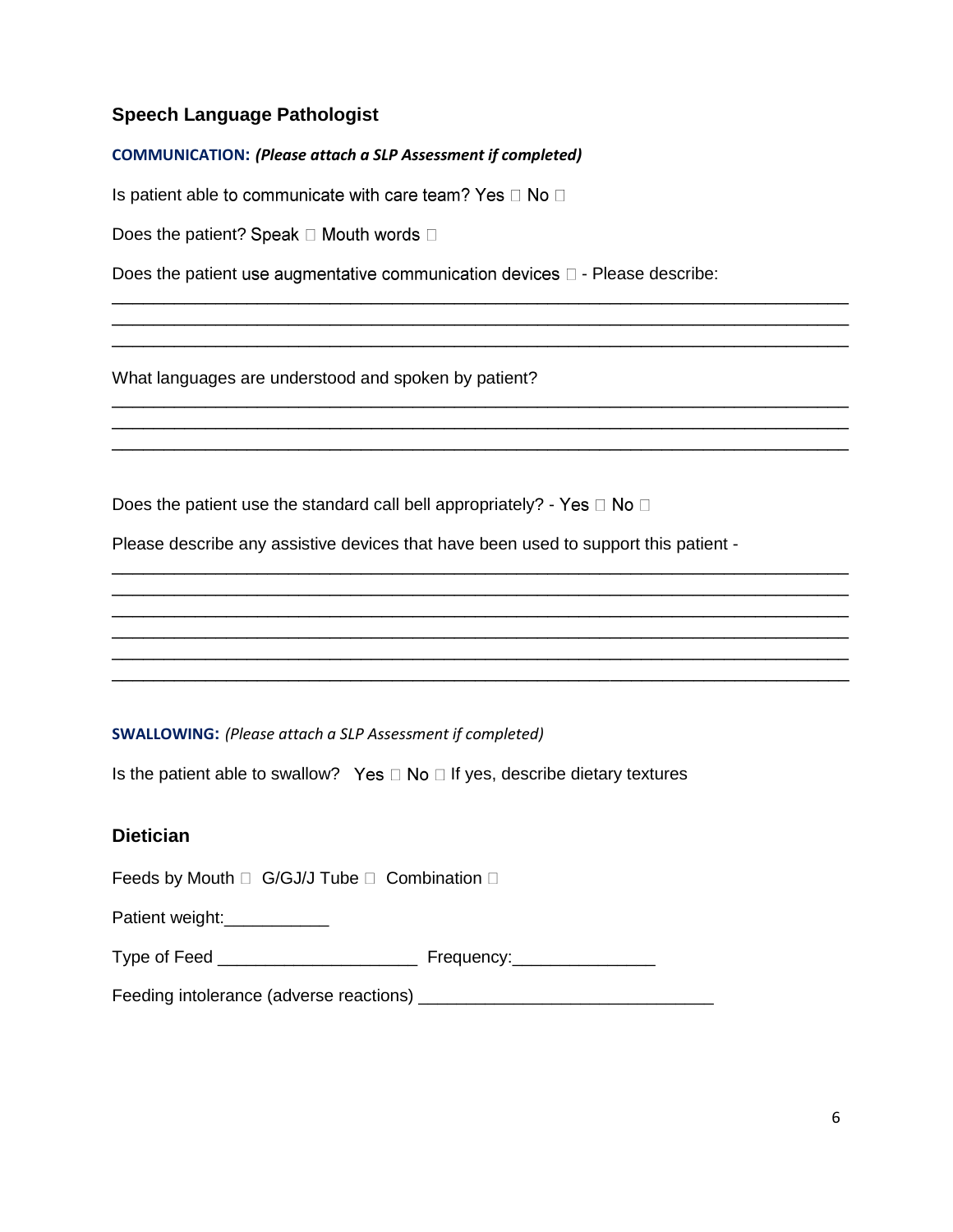## **RESPIRATORY THERAPIST**

#### **TRACHEOSTOMY:**

| Trach Tube Type:____________________Size:___________                    |                                                   |
|-------------------------------------------------------------------------|---------------------------------------------------|
| $CUFFED \Box$<br><b>FENESTRATED</b> n                                   | UNCUFFED <b>n</b><br>UNFENESTRATED <b>n</b>       |
|                                                                         | Trach Changes Performed By (i.e. Physician, RRT): |
|                                                                         |                                                   |
| Frequency of Trach Changes: _____________________                       | If patient has vent-free time, is patient able to |
|                                                                         | tolerate cuff deflation or corking?: Y/N          |
| Granulomas: ________________<br>Stenosis:_____________________<br>Stoma |                                                   |

#### **SUCTIONING:**

| Has the patient had a swallowing assessment, including                |
|-----------------------------------------------------------------------|
|                                                                       |
| Does patient have a problem with aspiration? Yes □ No □If Yes, Please |
|                                                                       |
|                                                                       |
|                                                                       |

#### **VENTILATION:**

| Invasive: $\square$ yes $\square$ no  Non-invasive: $\square$ yes Mask type/size:<br>When was ventilation started? | ⊔ no |  |
|--------------------------------------------------------------------------------------------------------------------|------|--|
| How long patient is ventilated (hrs/24hrs)?                                                                        |      |  |
| Hours/24 hours __________Nocturnal Schedule_______                                                                 |      |  |
| Date of last change in ventilator setting?                                                                         |      |  |
| What changed? ______________________________Why? ___                                                               |      |  |
| State of ventilator requirements: ___                                                                              |      |  |
| How long can a spontaneous breathing be maintained?                                                                |      |  |
| Does the patient use supplemental oxygen? $\Box$ yes flow rate/FiO2 $\Box$ no                                      |      |  |
| How often is patient "bagged"? $\qquad \qquad$ Is supplemental O2 used? $\Box$ yes $\Box$ no                       |      |  |
| When the patient is usually "bagged"?                                                                              |      |  |
| Can patient "bag" her/himself? $\Box$ yes $\Box$ no                                                                |      |  |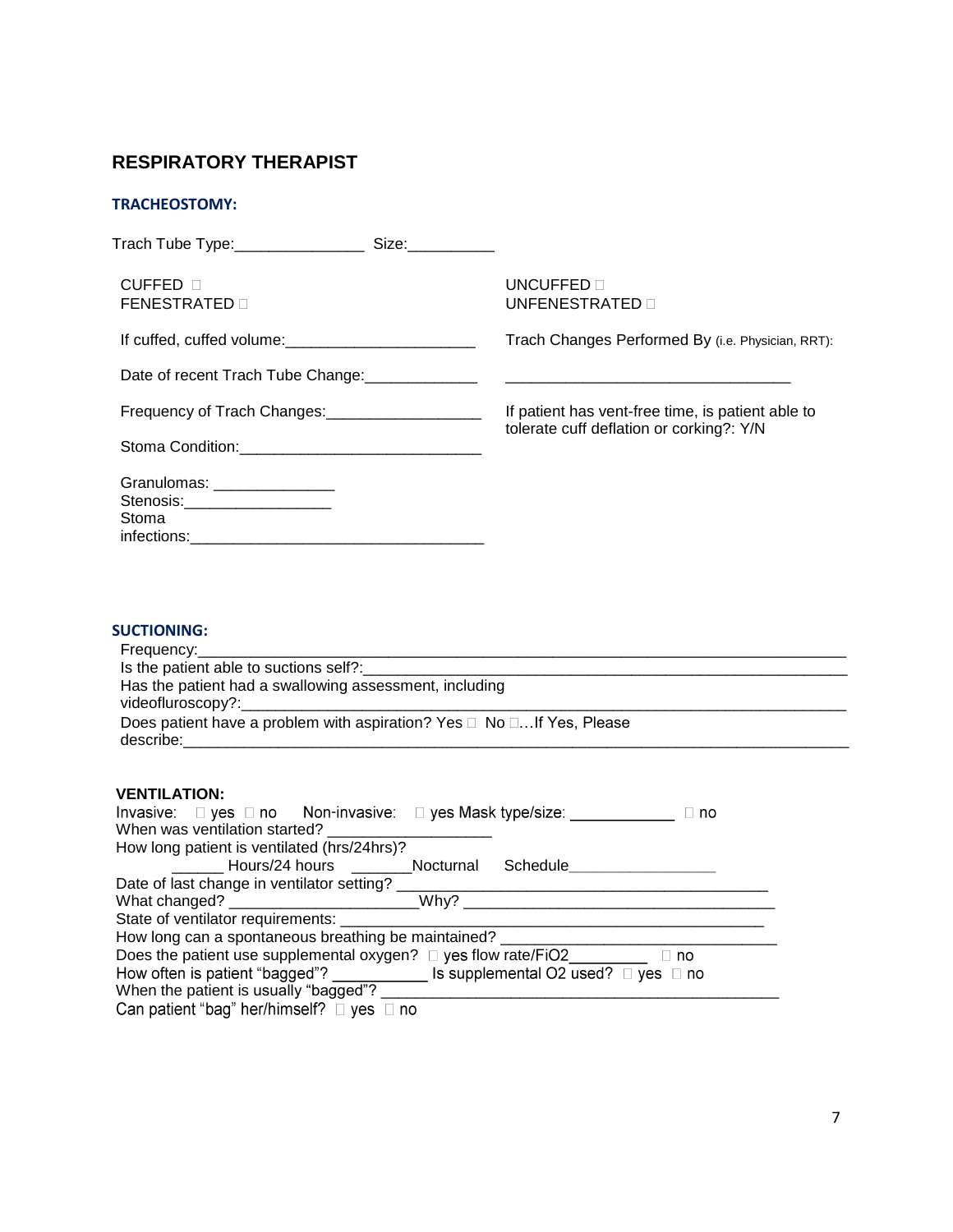#### **ALL VENTILATOR SETTINGS USED:**

|                              | Type of Ventilation: Volume: 0 or Pressure: 0                                                                                                                                                                                       |  |  |
|------------------------------|-------------------------------------------------------------------------------------------------------------------------------------------------------------------------------------------------------------------------------------|--|--|
|                              | Trach.Cuff: When is the cuff deflated? Never □or yes □: then Describe: <u>[11] New York: New York: New York: New York: New York: New York: New York: New York: New York: New York: New York: New York: New York: New York: New </u> |  |  |
|                              |                                                                                                                                                                                                                                     |  |  |
|                              | FiO2: ___________________________Other: ______________%                                                                                                                                                                             |  |  |
|                              | Tidal Volume: _______________ Other: _________________mL                                                                                                                                                                            |  |  |
|                              |                                                                                                                                                                                                                                     |  |  |
|                              |                                                                                                                                                                                                                                     |  |  |
|                              |                                                                                                                                                                                                                                     |  |  |
|                              | Inspiratory Time _______________ Other __________________sec                                                                                                                                                                        |  |  |
|                              | PEEP/CPAP: ____________cmH2O used for WOB_______ or Oxygenation_________                                                                                                                                                            |  |  |
|                              | Peak Inspiratory Pressure range: ____________ Mean Airway Pressure range: _______                                                                                                                                                   |  |  |
|                              | Sensitivity: Pressure: _________Other: __________ or Flow: __________Other: _________                                                                                                                                               |  |  |
|                              |                                                                                                                                                                                                                                     |  |  |
|                              |                                                                                                                                                                                                                                     |  |  |
|                              |                                                                                                                                                                                                                                     |  |  |
|                              |                                                                                                                                                                                                                                     |  |  |
| <b>DIAPHRAGMATIC PACING:</b> |                                                                                                                                                                                                                                     |  |  |
|                              |                                                                                                                                                                                                                                     |  |  |
|                              | Resp. Rate: __________________________bpm Right Ampl. ___________________________ Left Ampl. __________________:                                                                                                                    |  |  |
|                              |                                                                                                                                                                                                                                     |  |  |

## **OCCUPATIONAL THERAPIST**

#### **ACCESS TO ENVIRONMENT**

| Can the patient activate call bell? Yes $\square$ No $\square$ |  | If yes, what type?: |
|----------------------------------------------------------------|--|---------------------|
|----------------------------------------------------------------|--|---------------------|

List environmental controls currently used:

| $-0.01$          | Independent | Assistance | Dependant |
|------------------|-------------|------------|-----------|
| Telephone        |             |            |           |
| <b>TV/Stereo</b> |             |            |           |
| Compute          |             |            |           |
| Other            |             |            |           |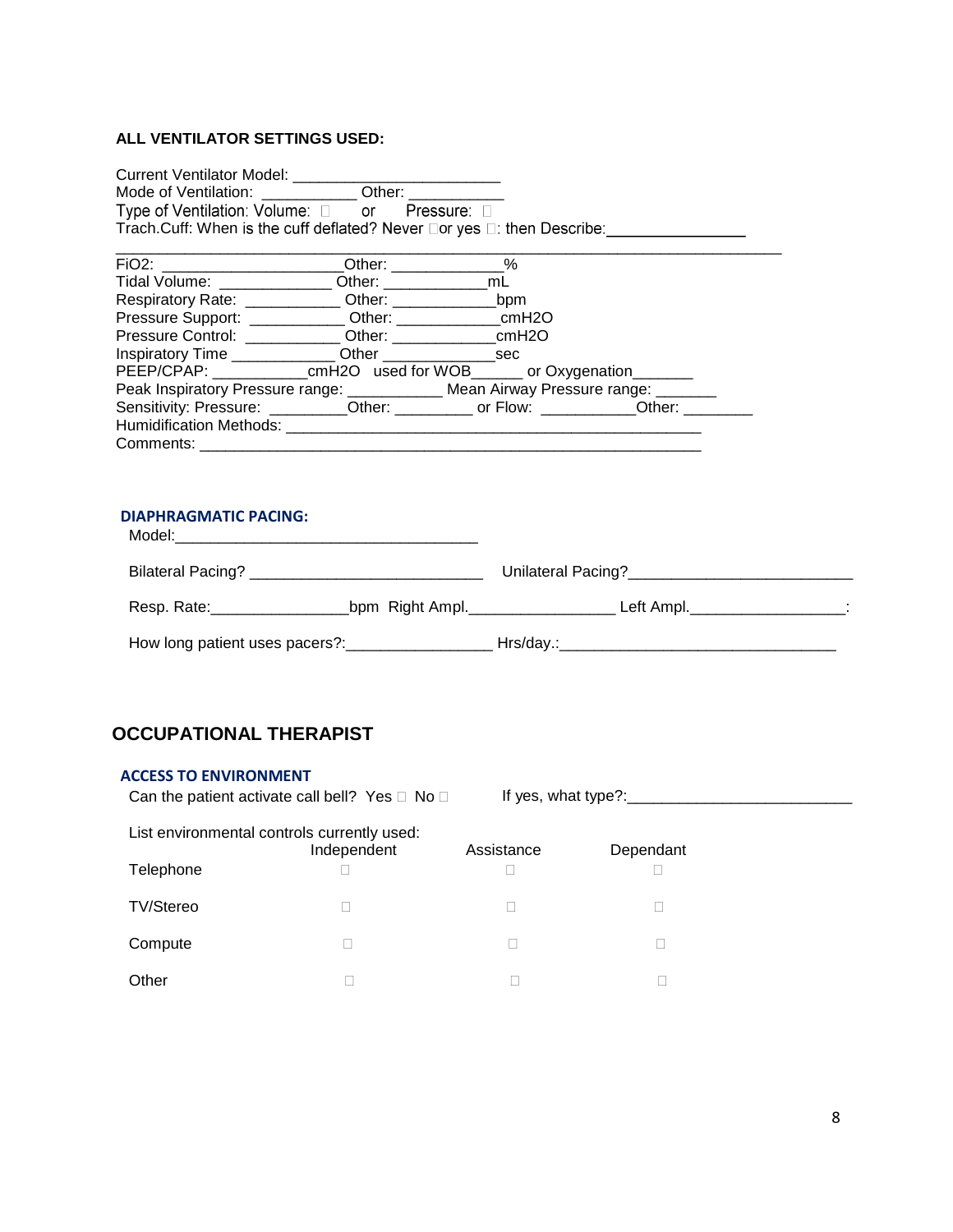### **MOBILITY/OTHER EQUIPMENT**

Please describe any mobility/other equipment owned by the patient:

| $\Box$ wheelchair            | $\Box$ commode               |
|------------------------------|------------------------------|
| $\Box$ mechanical lift       | $\Box$ specialty mattress    |
| $\Box$ hospital bed          | $\Box$ portable suction unit |
| $\Box$ ventilator/Bipap/Cpap | $\Box$ in/exsufflator        |
| $\Box$ diaphragmatic pacers  | $\Box$ battery chargers      |
| $\Box$ manual resuscitators  |                              |

 $\Box$  other

## **NURSING**

| Does this patient transfer to chair daily?                                                       | Yes $\Box$ No $\Box$ |
|--------------------------------------------------------------------------------------------------|----------------------|
| How many care givers needed for transfer? ___                                                    | Yes $\Box$ No $\Box$ |
| Independent with turning in bed?                                                                 | Yes $\Box$ No $\Box$ |
| How often is suctioning required? ______                                                         | Yes $\Box$ No $\Box$ |
| Requires assistance with feeding?                                                                | Yes $\Box$ No $\Box$ |
| Special surfaces including bed surfaces?<br>If yes, describe: ___________<br>Patients own? _____ | Yes $\Box$ No $\Box$ |
| Ulcers:                                                                                          | Yes $\Box$ No $\Box$ |
| Why does this client need RN care?                                                               |                      |
| What are limitations for RPN care?                                                               |                      |

Please attach daily patient care plan/daily routines: \_\_\_\_\_\_\_\_\_\_\_\_\_\_\_\_\_\_\_\_\_\_\_\_\_\_